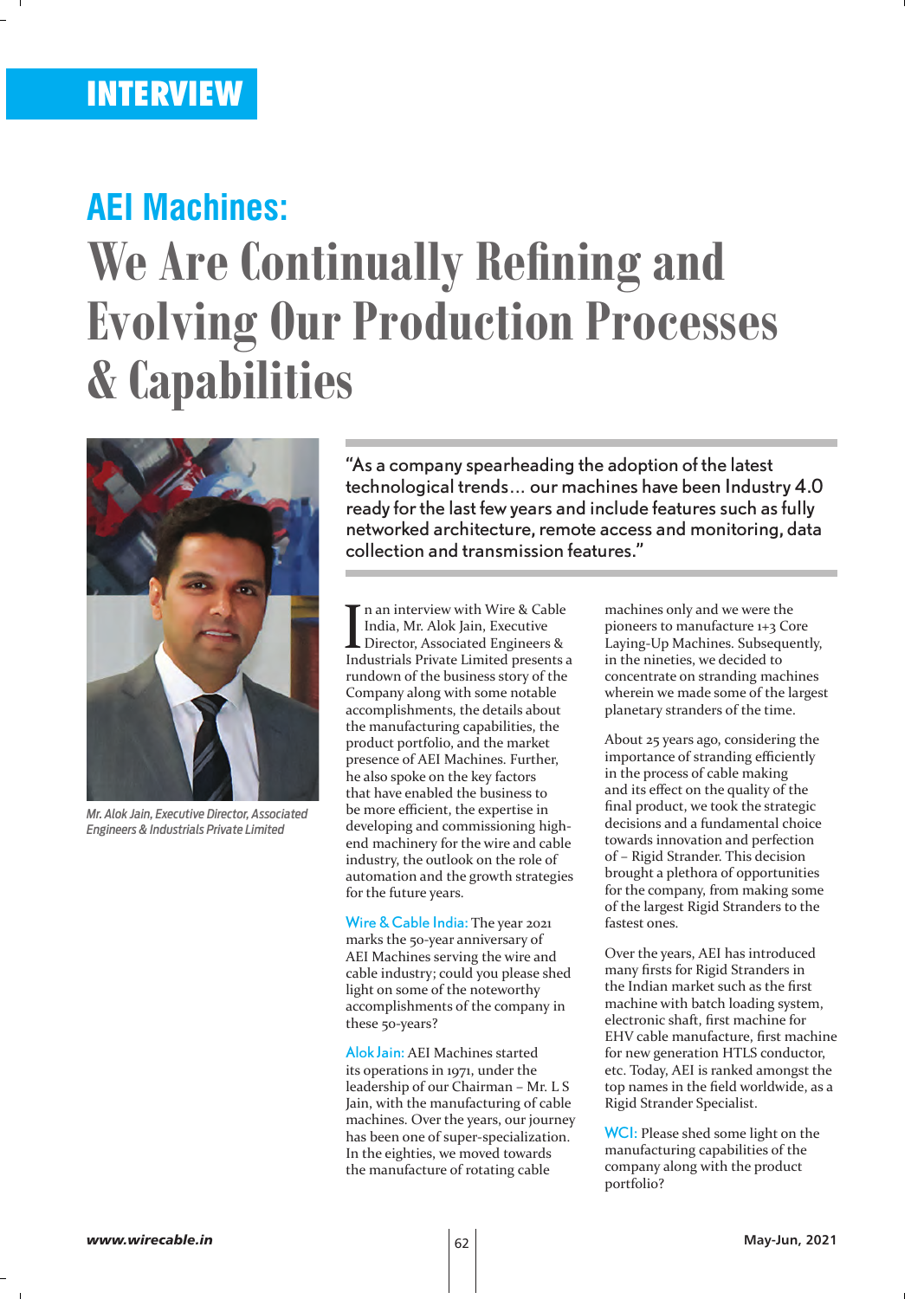

AJ: We are an innovation-led company with strong focus on technical advancements in the stranding process. Our deep understanding of stranding nuances, technological prowess and machinebuilding experience translates to limitless adaptability of the machines to evolving customer and product requirements.

Some of the applications include machines for manufacture of:

- Highly compact round conductor up to 2500 mm2 in single pass for EHV cables
- Milliken segments for conductor up to 3000 mm2/500 kV
- High-speed manufacture of conductor for low voltage cables
- New generation HTLS conductor TW/ACCC
- High-speed manufacture of various overhead conductor ACSR/AAAC
- Copper wire screening of high voltage cables
- Steel wire/strip armouring
- Laying up of control cables

WCI: Are there any aspirations to expand your capacity in the near future? Also, kindly outline the recent product developments at your end and the upgradations you have introduced in the recent past at your production unit.

AJ: We have recently completed the addition of a modern fabrication

facility to meet market-demands. Expanding our capacity is always within our plans to ensure competitiveness with the focus remaining on innovation, adaptability and sustainability. High-performance machine building is as much an art as science and therefore, investment in human capital development is equally important, if not more.

We continuously explore, develop and create prototypes for new concepts that we can implement on our machine, enhancing their performance. Our recent design developments in terms of engineering and automation are featured in our latest models. One of the recent examples is the development of machines for screening high voltage cables up to 3000 mm2 and diameter up to 150 mm with 96 wires and inline taping.

Upgrades on floor and machines are a continuous process that reinforces AEI's approach to lead the future machinery industry as a strong solution provider.

WCI: What is the present market reach of the company – both globally and domestically? What are your plans with regard to extending your reach to newer markets? Further, please highlight the presence the company has made in the international markets through exports.

AJ: Over the years, due to their build quality and technology, AEI Machines have come to be known for their performance and resilience. Eight out of every ten renowned low, medium and EHV cable manufacturers and large overhead conductor manufacturers in India use AEI Stranders. We are thankful to our customers for entrusting us with the most prestigious projects and challenging applications and we are grateful that the majority of our production is for repeat orders of existing customers.

Exposure to international markets is something we had started working early on with initial supplies within South Asia. Today, our machines have been selected for projects in varied regions such as Europe, North America, Africa and the Middle East. We are competing in the global arena amongst the top manufacturers, with our machines satisfying various safety and conformity certifications such as CE, CSA, etc. and we take pride in representing machines engineered and made in India to the world.

WCI: What are the key factors that have enabled the business to be more efficient and responsive to market-needs? Also, how do you strive to make your operations more efficient and productive to derive even more value and enhance your competitiveness?

AJ: It takes a lot of effort and discipline to remain focused on creating value through performance and excellence while the world around is driven by cost reductions at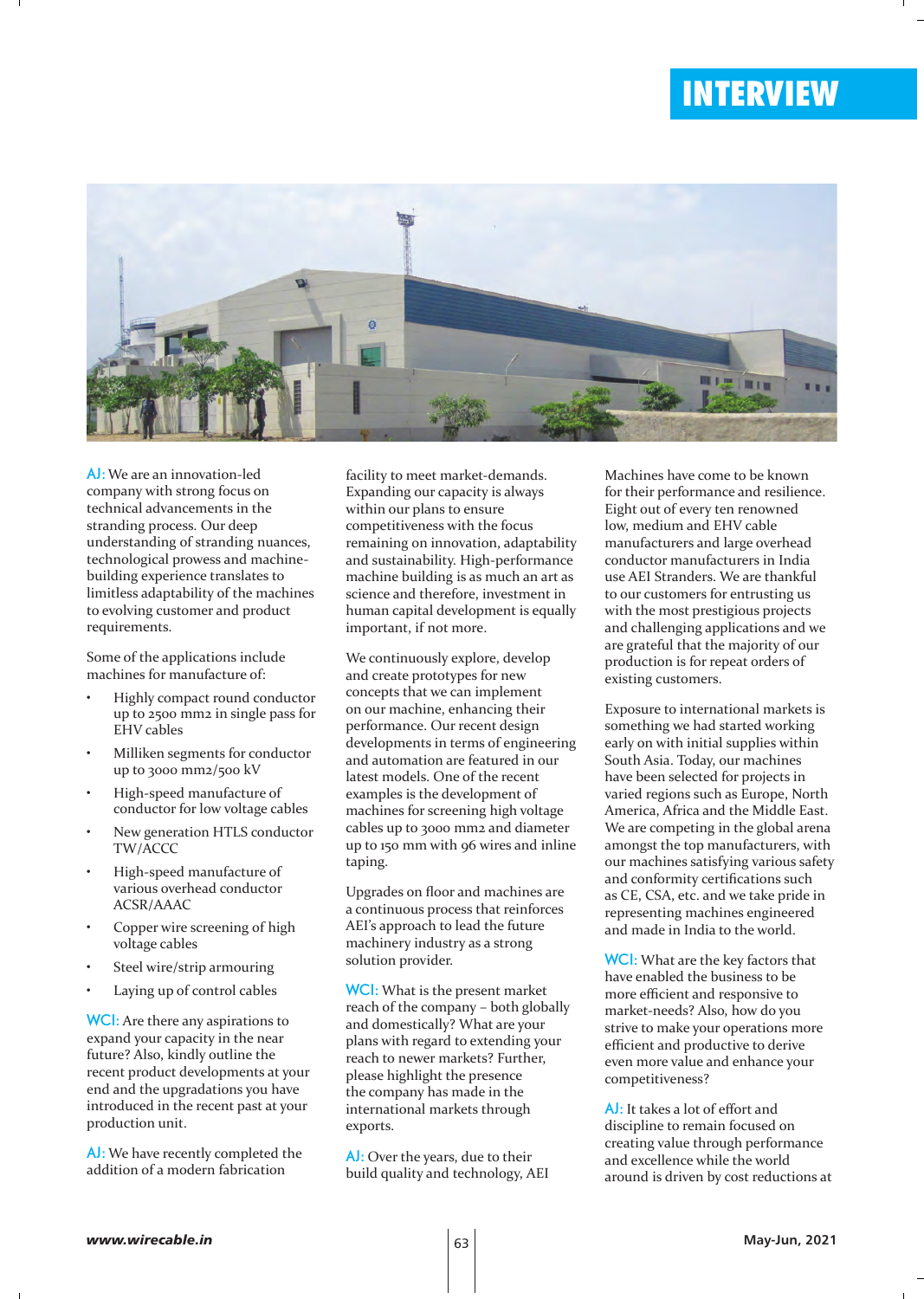

the expense of quality. Increasingly, customers are looking at capital investment as a onetime exercise considering total cost of ownership rather than the initial cost only which provides benefits for several years to come in terms of the cost of energy cost, manpower cost, material savings and product quality.

We are continually refining and evolving our production processes and capabilities. I would say that a multifaceted-approach with a great team, continuous product development, focus on quality, customer service and work ethos have placed us as the company of choice for most cable and conductor manufacturers.

WCI: Having expertise in developing and commissioning high-end machinery and solutions for the wire and cable industry including the largest stranders in the world, with meticulous focus and regard to productivity; how does the company bring sophisticated machines that require minimal maintenance and deliver decades of trouble-free operation?

AJ: Manufacturing excellence has

always been a vital part of AEI Machines' offering to its customers. The performance and durability of AEI Machines depend on the high standard materials, precise engineering and accurate assembly. Every machine carries our deep knowledge and process understanding of the field, starting with several hours of design development for the smallest of the functionalities.

By employing best engineering practices and using the latest machinery at our works, by incorporating brought out materials from the best in the industry, we ensure that the machines are ready to withstand years of trouble-free operation without fail. Almost all machined components are manufactured in-house for total control on the processes at all stages. Latest developments in automation and control technology are incorporated to achieve higher production rates, more efficient use of materials, better product quality and safety. Our experience of 50 years in the field ensures that the machines designed and manufactured deliver full commercial production from the day they are commissioned.

WCI: As we are in the midst of Industry 4.0, the level of automation has been increasing consistently owing to its positive impact on productivity and efficiency. What is AEI Machines' outlook on the role of automation and the ways in which you integrate technological innovations as part of your business model?

AJ: We widely started incorporating automation systems in our machines for the last 25-years and it has become an integral part of all functionalities of our machines. This has helped in achieving very high levels of safety and efficiency while improving quality, and consistency as well as reducing the need of manpower. The way we have looked at automation is that it should not just make the machine more sophisticated but also fool-proof to use. While we ensure complete safety and safeguarding through complexity on the software back-end, the user interface is designed to be simple with intuitive controls on the operator side.

As a company spearheading the adoption of the latest technological trends, we are happy to inform you that our machines have been